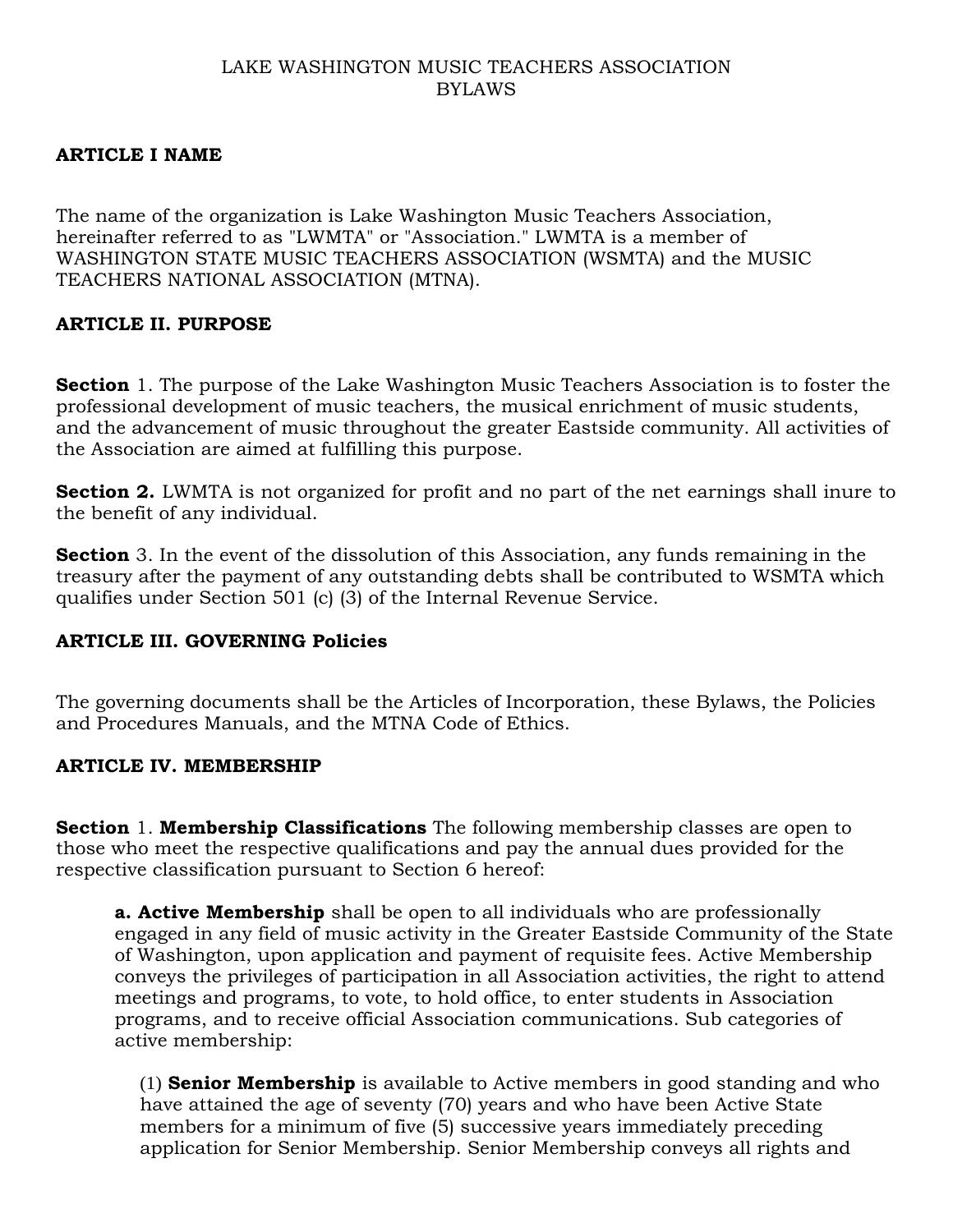privileges of Active Membership and entitles the senior member to the current discount that MTNA offers.

(2) **Dual Membership** is available to a married couple when one qualifies as an Active member. The Active member shall pay full National and State dues; the spouse shall pay all National dues and one half of the regular State dues. Dual Membership conveys all the rights and privileges of Active membership except the couple shall receive one copy of association communications.

**b. Student Membership** is open to any music student from high school (9<sup>th</sup> grade) through the age of twenty-six (26) currently involved in regular music study in the State of Washington. Student Membership conveys all rights and privileges of Active Membership except the right to vote and hold office or enter students into MTNA competitions. Any student beyond the age of twenty-six (26) who returns to a college, university or conservatory as a full-time music student shall have the option of Student Membership for a period not to exceed four consecutive years, subject to the membership regulations of LWMTA.

**c. Emeritus Membership** may be granted to members who are no longer actively engaged in the profession. Emeritus members shall pay National dues only. Emeritus Membership conveys all rights and privileges of Active Membership.

**d. Associate Membership** shall be open to those businesses, corporations, institutions, organizations, and individuals who have an interest in furthering the mission of LWMTA and who pay the prescribed dues. Associate Membership shall entitle one person from the business, corporation, institution, or organization the rights and privileges of active membership with the exception of holding office, having the right to vote, or of entering students into Association activities.

**e. Patron Membership** shall be open to all individuals not professionally engaged in any field of musical activity, but who wish to support the programs of the Association and who make a contribution to LWMTA. Patron members shall be entitled to attend programs of the Association upon payment of the registration fee and to receive official Association communications, but shall not have the right to vote or hold office or enter students in Association activities.

**Section 2. Application for Active Membership** shall be made through the Music Teachers National Association. Teachers applying to be members of the Association must remit dues for the Lake Washington Music Teachers Association, Washington State Music Teachers Association as well as the Music Teachers National Association.

**Section 3. Termination of Membership** A person's membership may be revoked for cause, other than nonpayment of dues, by a two-thirds vote of the entire Board of Directors. The vote for revocation shall occur only after the member has been advised of the complaint which has been lodged and has been given reasonable opportunity to present information on his or her behalf. Such member, if membership is revoked, may appeal for reconsideration of the decision by the Board. In no event will a dues refund be given. Revocation of membership for nonpayment of dues within the prescribed time period shall be **automatic** and not subject to any further procedure.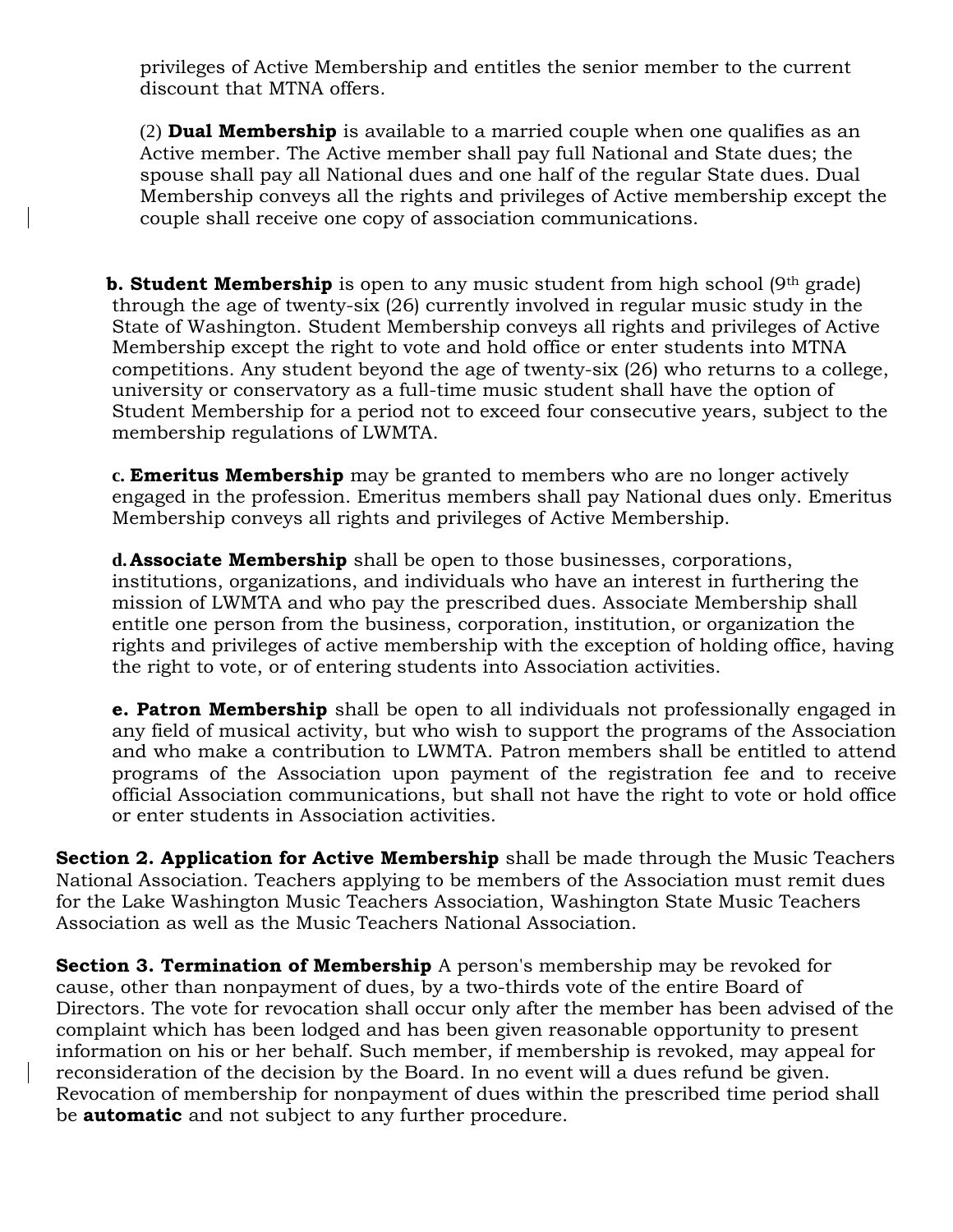**Section 4**. **Resignations** A member in good standing may resign from the Association by submitting a letter of resignation to the Secretary, who will remove that member from the membership roster. No dues refund will be given.

**Section 5. Reinstatement** A member who resigned in good standing or who allowed annual dues to lapse may reactivate his/her membership by requesting such action and paying the current dues. If continuous membership is desired, the member must pay all dues accruing from the time of non-renewal through the current year.

**Section 6. Annual Dues** Annual dues for all categories of membership shall be due as determined by the Board of Directors. The Board shall establish the annual dues amount and communicate dues information to members. Dues are delinquent sixty (60) days beyond the renewal date after which time members are not in good standing or entitled to any of the privileges of membership until dues are paid for the current membership year.

**Section 7. Membership Year** The membership year shall commence on July 1 and end on June 30 of the following year. The Board of Directors may change the membership year for all membership categories.

### **ARTICLE V. OFFICERS**

**Section 1. Officers and Duties** Officers of the LWMTA shall be elected for a term of one year. *Their term shall be no longer than two consecutive years in one position.\** They shall be active members with dues paid through the end of the fiscal year which they shall serve.

**a. The President** shall be the principal elected officer of LWMTA and shall preside at all meetings of the LWMTA and the Board of Directors. He/she shall recommend committees as may be required by the Bylaws or as he/she may deem beneficial to the LWMTA for appointment by the Board of Directors. The President shall serve as an ex-officio member of all committees except the Nominating Committee. He/she shall oversee the annual Adjudications or may appoint an Adjudications Chair. In addition, any items needing to be prepared for State and District conferences shall be under his/her duties and may be delegated.

**b. The Vice President** shall perform duties as requested by the President or the Board of Directors. If the President is unable to preside, then the Vice President shall preside in the absence of that officer.

**c. The Secretary** shall be responsible for taking, distributing and preserving the minutes of all business meetings of the Association and all meetings of the Board. At the Board's discretion, an Assistant Secretary may be appointed to take minutes at the general meetings and send them to the secretary for review. Minutes of both the Board Meetings and General Meetings may be maintained in electronic format and stored in the official records of the association.

**d. The Treasurer,** in cooperation with the President, shall be responsible for overseeing all financial affairs of LWMTA. He/she shall provide monthly financial reports to the Board and also to the membership at Chapter meetings. These financial reports may be maintained in electronic format and stored in the official records of the association. The Treasurer shall perform other such duties applicable to the office, i.e. attending Association events requiring the receipt of monies,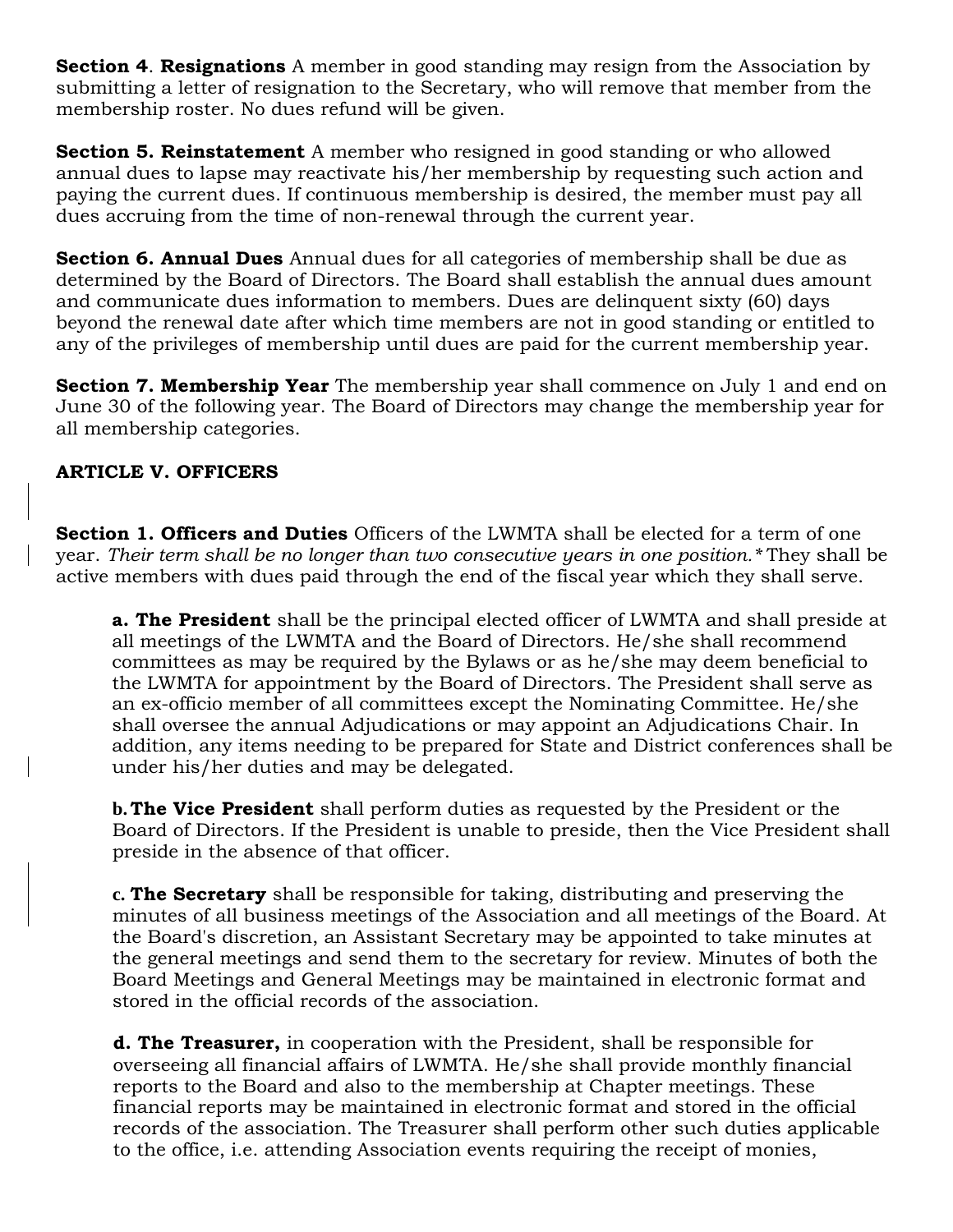payment of building or equipment rentals for such events, payment of fees for event/workshop presenters, and reimbursement of expenses incurred by officers and committee chairs in the performance of their official duties when previously approved by the Board.

**Section 2. Succession** A nominating committee shall prepare a slate of officers for election at the May General Meeting.

**Section 3. Vacancies and Removal** Any officer, whether elected or appointed, shall cease to hold office upon termination of membership, or may be removed from office by two-thirds vote of the entire Board of Directors. Such action will be taken when it appears evident that an association officer has been or is unable to serve or is otherwise disqualified.

**\****Amended October 2014 to be in effect starting in 2015-2016*

# **ARTICLE VI. BOARD OF DIRECTORS**

**Section 1. Government** The government of the Association shall be vested in the Board of Directors, which shall be composed of the President, Vice President, Secretary, Treasurer and immediate past President. An additional member at large may be appointed by the Board.

**Section 2. Authority** In addition to the power and authority expressly conferred upon it in these Bylaws, the Board shall have the right, responsibility, and authority to exercise all such powers and perform such acts as may be exercised or done by the Association subject to the Statues of the State of Washington, provisions of the Articles of Incorporation, and Section 501 (c) (3) of the Internal Revenue Service.

**Section 3. Duties** The Board of Directors, within the limits of the Bylaws, shall determine policies of the Association considering recommendations from the Committees, and individual members. It shall actively pursue the purposes of the Association and shall have discretion in the disbursement of all funds of the Association. It may adopt such rules and regulations for the conduct of the Association business as shall be deemed advisable, and may, in the execution of powers granted, appoint such agents as it may consider necessary.

**Section 4**. **Quorum** A majority of the members of the Board, three of whom must be elected officers, shall constitute a quorum of the Board of Directors. Meetings may he held by a teleconference call, and participation in such a meeting shall constitute presence.

### **Section 5. Meetings**

a. Regular meetings of the Board of Directors shall be held at least twice a year at such time and place as the Board may prescribe. Special meetings of the Board, such as teleconference meetings, may be called by the President or by a majority of the Board's members.

b. Action taken by written consent of the members of the Board via mail, or electronic transmission, shall be a valid action of the Board. Such action of the Board shall be preserved and reported in the official minutes.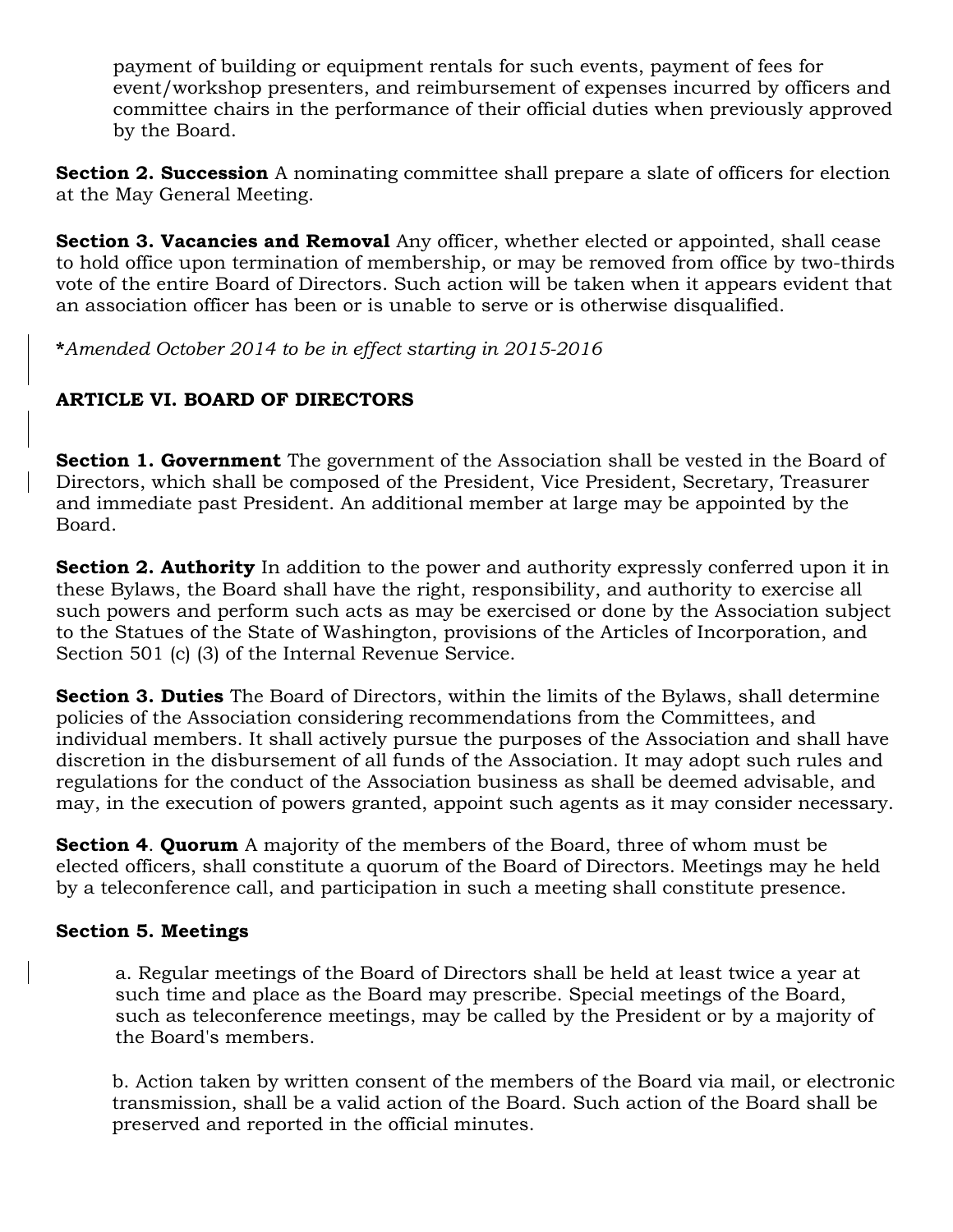## **Section 6**. **Indemnification and Limitation of Liability**

a. Each officer and director, elected or appointed, and personal representatives, shall be indemnified by LWMTA against all expense or loss actually and reasonably incurred by him or her in connection with any action, suit or proceeding in which he/she is made a party by reason of being, or having been, an Officer or Director, excepting only any matters in which he/she is adjudged in such action, suit or proceeding, to be liable to LWMTA or is adjudged to have improperly received a personal benefit.

b. Such indemnification shall not be deemed exclusive of any other indemnification rights to which such person may be entitled under any Bylaw, agreement, vote of the Board of Directors or members, or otherwise.

c. The provisions contained in this Section 7 shall be interpreted and applied to provide indemnification to directors and officers to the fullest extent allowed by applicable law, as such law may be amended, interpreted and applied from time to time. The right to indemnification under this Section 7 shall not be exclusive of any other right which any person may have or hereafter acquire under any statute, provision of the Articles of Incorporation, Bylaws, other agreement, vote of disinterested directors, insurance policy, principles of common law or equity, or otherwise.

### **ARTICLE VII. FINANCE**

**Section 1. Fiscal Year** LWMTA shall operate under a fiscal year which shall be the same as the membership year (Article IV, Section 7), unless otherwise determined by the Board of Directors.

**Section 2. Audit** An annual audit of LWMTA finances shall be conducted by two non-board members who report to the association at the May general meeting.

**Section 3. Finance Committee** The Finance Committee shall coordinate the Board's financial oversight responsibilities by recommending policy to the Board and monitoring its implementation. The Finance Committee will also be in charge of actively soliciting businesses and individuals for donations toward LWMTA's goals. It may have other duties assigned to it by the President with the approval of the Board. The Committee shall consist of the President, Vice President and Treasurer. The Treasurer shall serve as Chair of this committee.

## **ARTICLE VIII. MEETINGS**

### **Section 1. General Meetings**

The general meetings of LWMTA will be held September through May. These meetings are open to all members. Notice of association meetings shall appear in official LWMTA communication at least fourteen (14) days prior to the appointed time. A majority of members must be present for a vote.